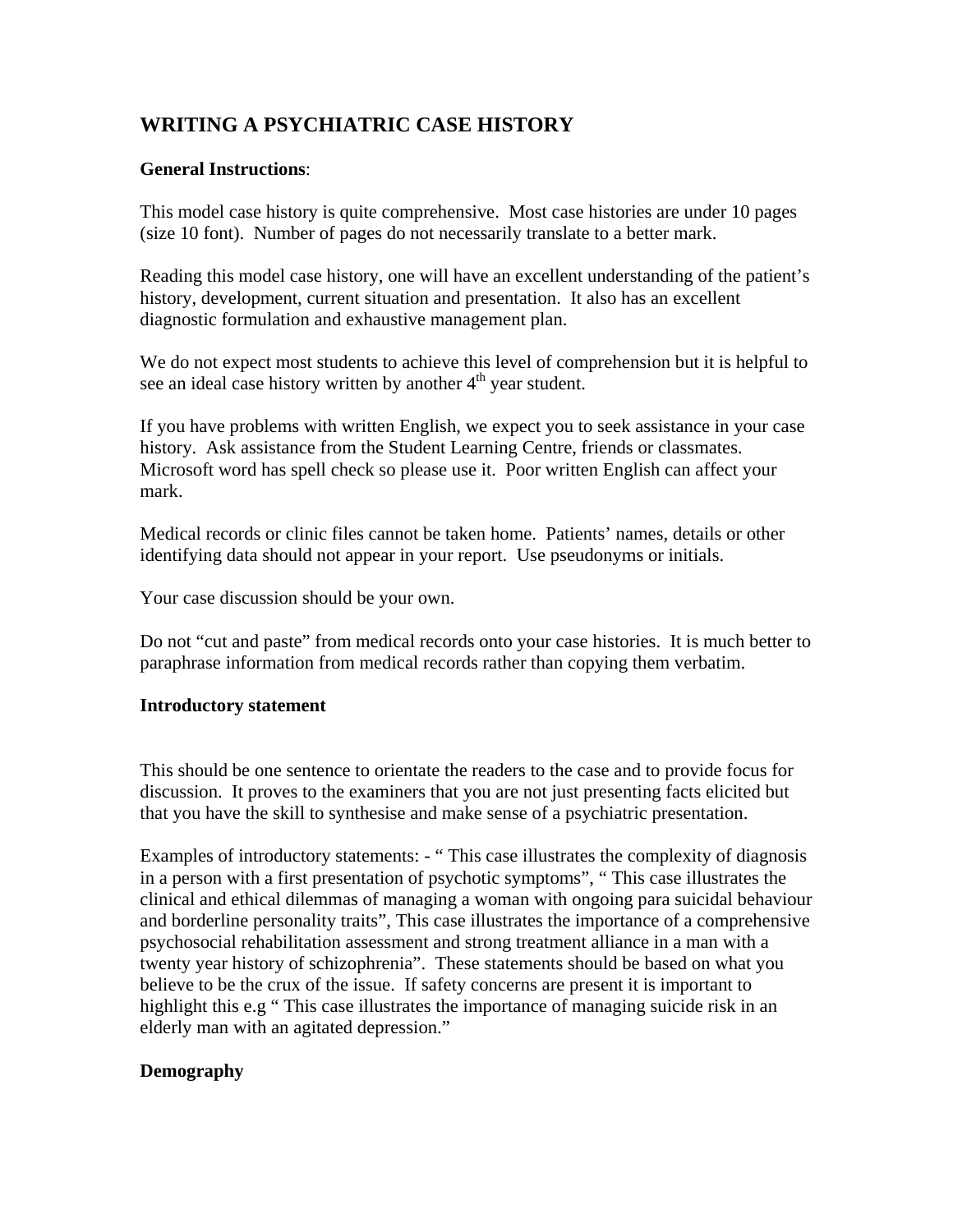Again one or two sentences – you must put age, gender, occupation and ethnicity. Do not guess clients race or cultural affiliation ask this. You cannot practice psychiatry without understanding how the illness impacts on the individuals cultural world view or what it would mean to them about themselves or what the implications are for treatment alliance.

In demography you may also wish to put number of children or living circumstances e.g " Mr Pearce is a sixty year old Caucasian widower who is a retired bus driver and lives with his only daughter"" " Mr Toto is a thirty year old Maori who lives with his wife and two year old son. He is a civil engineer." Immediately with a demographic statement the readers start to form a picture of the person as an individual.

# **Mode of referral**

This is a brief description of the context that you are seeing the person in e.g " Janet Jones has been a client of her community mental health centre for two years receiving treatment for depression" " Mr Smith was referred to the liaison psychiatry service yesterday by the inpatient cardiology team who were concerned about his bizarre behaviour"

# **History of presenting complaint**

This is a description of the current complaints that the person has. This requires detailed elaboration often using the persons own words and supported by a relevant functional enquiry. Quote the patient but in a selective way so that information is going to support your mental state and diagnosis and be consistent with the theme of the case e.g " John describes both male and female voices talking about him. They say insulting statements such as " He has a hideous nose, no wonder everybody thinks he's a freak". With an important piece of history like this you must tag on relative negatives e.g " the voices do not tell or command John to do anything."

It would be helpful if the identified symptom (ie low mood, rapid speech, suicidal thoughts) are qualified in terms of a) onset b) duration c) precipitating or mitigating factors d) severity. For example, "Chris has had on and off thoughts of ending his life for about 2 yrs now. It started after he separated from his partner. He noticed that everytime he drinks alcohol, for the next 48 hours, these suicidal thoughts increase. On the other hand, when he spends time with his kids, the thoughts seem to melt away."

If you have someone with psychotic symptoms you must present a relevant functional enquiry e.g look for common delusions such as persecutory, mind reading and delusions of reference. In history of presenting complaint this section should be detailed and must include the patients **attribution** of their experiences e.g " John believes the voices come from the devil as a result of a voodoo curse put on him by his neighbours." Attribution should also cover cultural understanding of illness.

History of presenting complaint must also include **impact** of illness, e.g. " Because of John's voices he has left home in fear and is now homeless. He has also dropped out of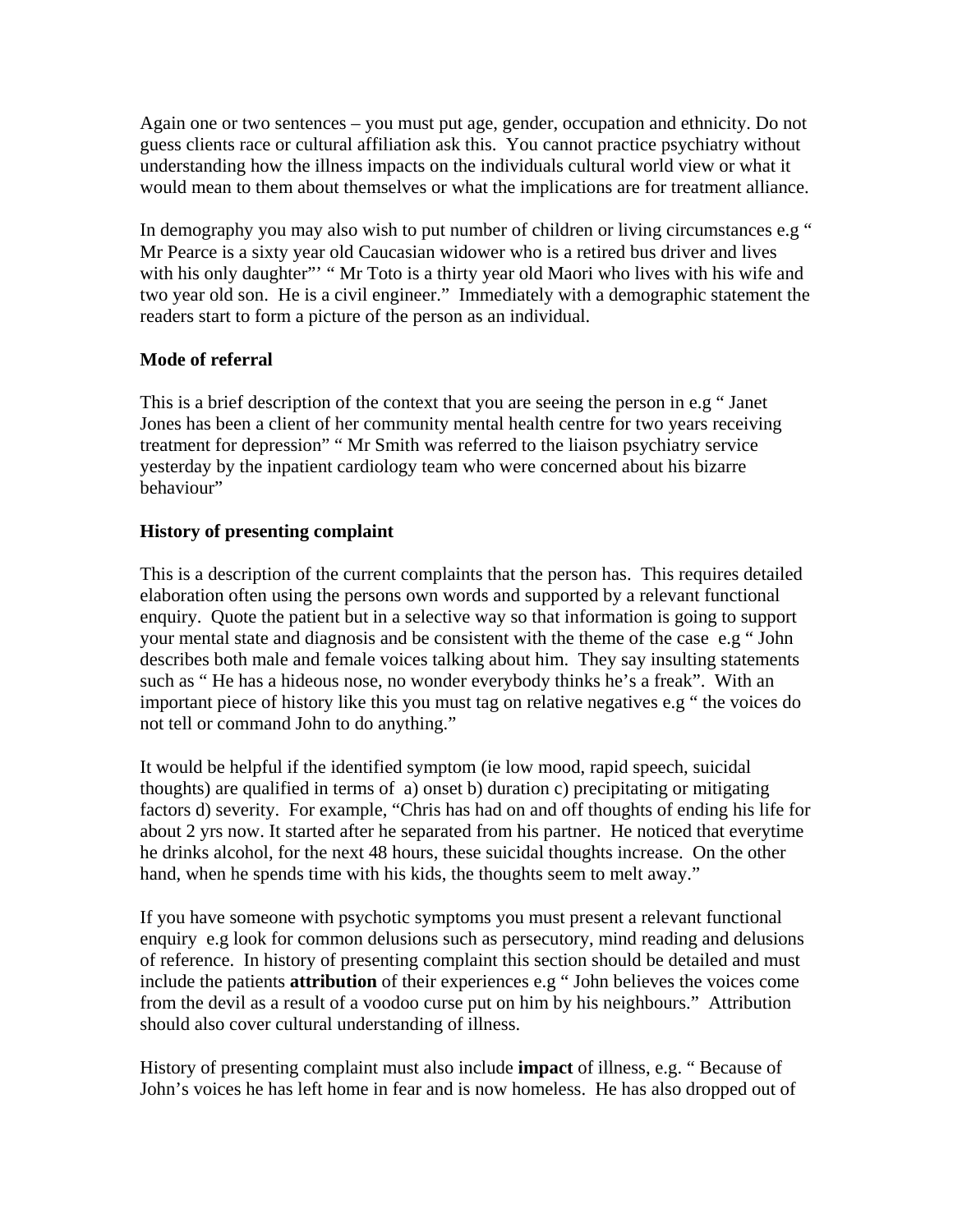his Unitec course and has no contact with either family or friends." This impact statement shows the examiner that you are familiar with the concepts of disability and handicap. A common criticism is that Drs can elicit symptoms but make no sense of them in terms of the individuals life experiences.

Another key area is **coping -** how does the individual cope with their experiences – later it can be discussed in the formulation whether this is protective or not e.g " Jack copes with the voices by drinking alcohol which he feels reduces their intensity" e.g "Jane copes with her feelings of being unreal by ringing her mother. If her mother is not available she cuts her wrist with a scalpel which she says helps her feel focused."

The other major area is **safety**. The most basic concepts of safety are suicidal risk and homicidal risk. You have to make very clear emphatic statements on this "Jack presents a very serious suicide risk. He has an active plan to kill himself by hanging. He has brought the rope and has selected a branch of a tree in his garden. He intended to hang himself tomorrow on the anniversary of his wife's death." It is not enough to say someone is high or low risk, you must elaborate.

"Patrick has ongoing intent to assault and possibly kill his sister because he believes that she is interfering with his thoughts and that she has conspired to give him schizophrenia and put him in hospital. He assaulted her with his fists and an end of a hammer last night in response to these beliefs and he poses a serious ongoing risk to this sister and possibly others."

Safety also includes self cares " Mr Jones is at serious risk regarding his personal safety as he frequently wanders the streets in a confused state, walks in front of traffic and forgets his home address."

There are also specific high risk groups e.g. young men with a recent diagnosis of schizophrenia who have just been discharged from hospital and who have depressive symptoms e.g. women with puerperal psychosis and risk of infanticide (5%).

Current medication duration of treatment, efficacy and side effects should be documented.

**Current neurovegetative signs and symptoms** have to be included. These are sleep, energy, concentration, ability to experience pleasure, appetite and libido. A common problem that medical students experience is how to write up the history of presenting complaint in the person seen in a community mental health setting. The key is to start with their current well being not when they were referred several years ago. The details of referral several years ago is part of the person's past psychiatric history.

#### **Past psychiatric history**

If this is extensive, summarise the pertinent points. Exact dates are less important but treatments received, responses and serious events leading to hospital are. If no past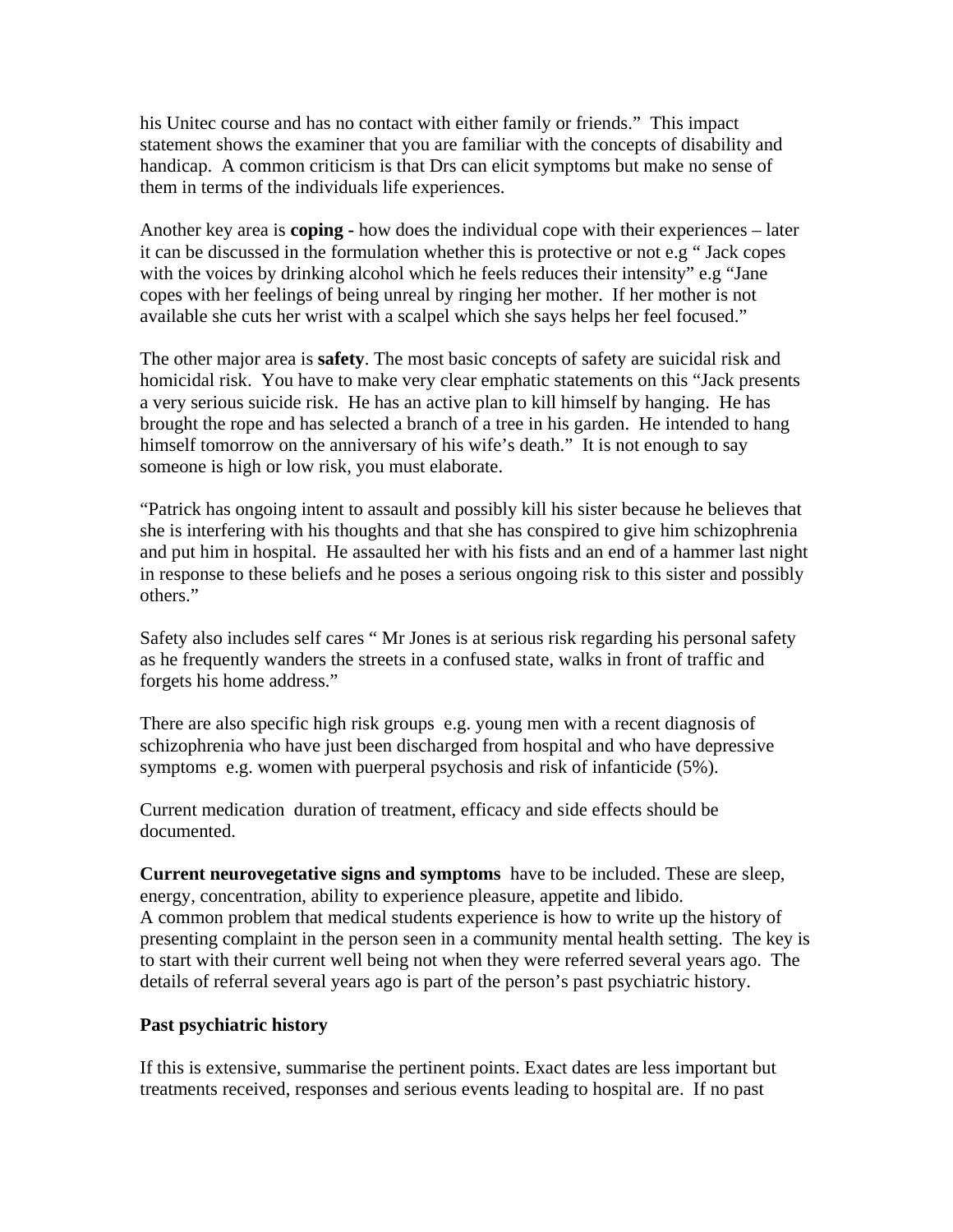attempts at harming self or others say this if there, detail it e.g "John has had at least ten hospitalisations over the last six years with what sounds like an exacerbation of his schizophrenia. On one occasion he had a serious suicide attempt where he jumped in front of a car and fractured his hip in response to command hallucinations. He tells me he has been on a number of medications including chlorpromazine, haloperidol, pimozide and an injectable antipsychotic. He also describes frequent side effects such as tremor, impotence and akathisea. He does not believe that the medicine treats his voices only dampens them down" .

By presenting past psychiatric history in this way you have directed the key issues that you can raise both in formulation and management namely treatment resistant psychotic symptoms and forming a therapeutic alliance with a disengaged high risk patient with revolving door admissions.

#### **Forensic history**

Useful to put here as it may relate to past psych history e.g " Janet has had one arrest for dangerous driving when she was manic." Always mention even if negative "There is no forensic history."

#### **Substance abuse history**

Need to not only quantify amounts of substances but show the distinction between abuse and dependency by relevant positives and negatives. If the case is clearly a substance abuse one, the substance abuse history should be presented in history of presenting complaint. e.g " Jean drinks two bottles of wine a night. She has at least five episodes of blackouts in the last year and two DIC charges. In the last week she has started to have shaking hands in the morning which go when she takes 5mg of diazepam prescribed by her GP for anxiety. Last year she went to one AA meeting after an ultimatum from her partner but has had no help since."

## **Family psychiatric history**

Not just psychiatric diagnosis and treatment but ask about family suicides and substance abuse. E.g Alcoholic parents are relevant for a risk of alcoholism in children but also vulnerability to personality or mood problems in children because of attachment experiences. This section can not only relate to genetic risk in formulation but also the meaning of the illness to the individual.

## **Medical History**

You may wish to put this heading higher in your presentation e g if doing an elderly patient. The order of the headings can be flexible but each must be clearly articulated. Use common sense to the most relevant parts e g don't write in detail on an appendicectomy that is likely to be of no relevance. However, a diagnosis of diabetes in a woman with an eating disorder is highly relevant and would require detailed discussion.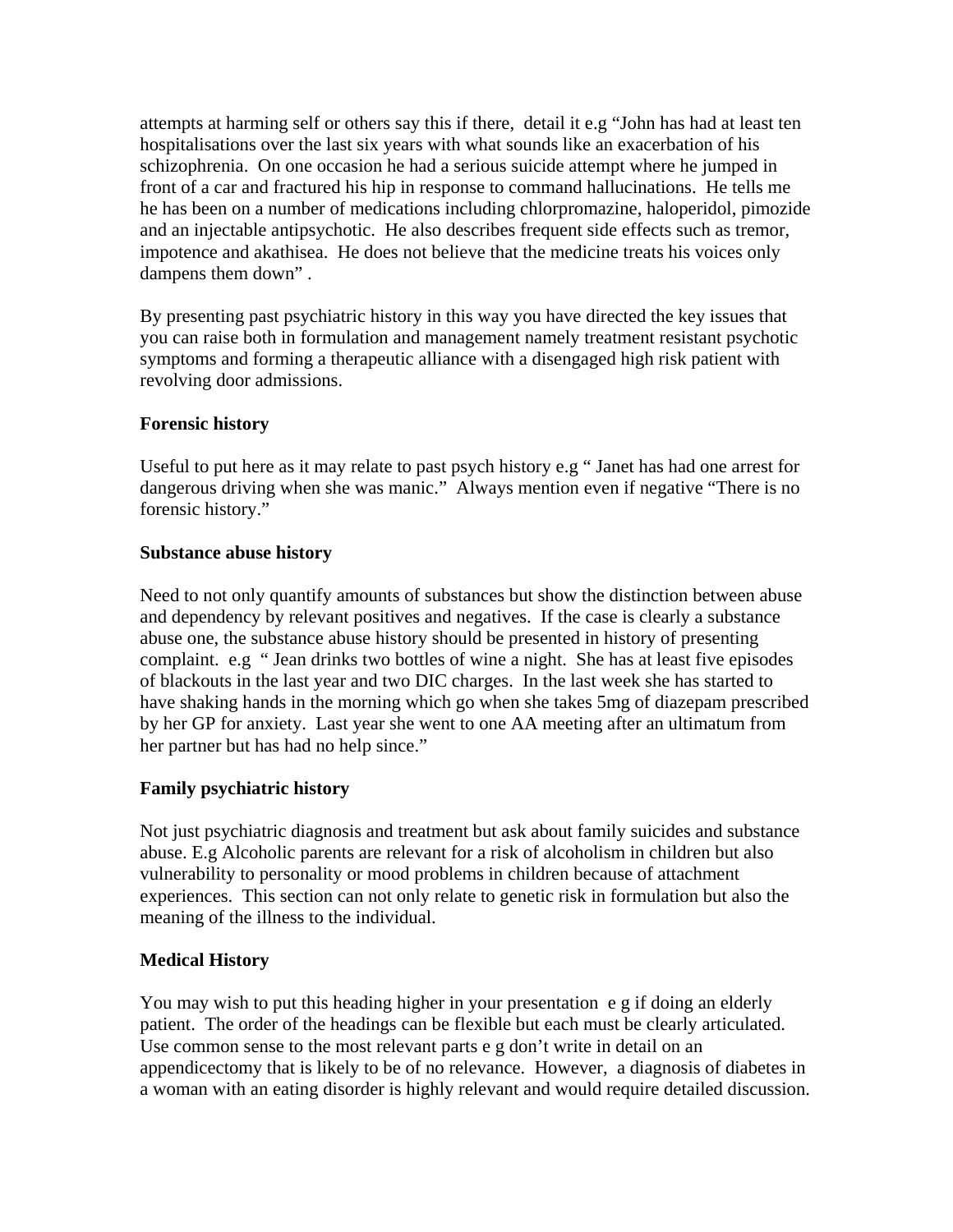Key points are physical illness and their treatment either presenting as a mental illness or increasing risk for a mental illness e g post CVA depression or the impact of a chronic illness on an individual's personality development and mental well being e g major importance if you get a young person who has had a chronic severe physical illness throughout of their life. Clearly a psycho geriatric case requires detailed consideration of medical history.

#### **Social history**

Key areas need to be covered but again select information that is relevant to the overall presentation. This should cover family composition, what was childhood like e g major events like death of family member e g overall family atmosphere e g "John is the oldest of three sons. He describes a chaotic and traumatic family life where he often witnessed his father assaulting his mother. Frequently John and his brothers would be taken from the house by different extended family members. He had been to ten different schools by the age of fourteen and had difficulty forming friends and learning to read to write. He frequently got into trouble with the teachers and was expelled at fourteen for assaulting a teacher."

You also need to give a vocational and relationship history e.g Ann has worked for ten years as a teller in the bank. She married her first boyfriend at the age of nineteen but describes the marriage as "loveless". She finds she has little in common with her husband and has never enjoyed sex as she finds it "dirty". Her husband is 10yrs older and tends to be controlling. They have no children and Ann has little social contact outside the fundamentalist church she attends weekly." Hobbies and religion are good things to present here as both are related to recovery.

## **Premorbid personality**

Don't leave this out because its difficult. You get major clues from how people cope or appraise illness, forensic history, relationship and work history. Also from your observations in interviewing people e g the style of communication of someone who is histrionic and flamboyant or with the overinclusive obsessional person who makes you particularly irate in a setting which is time limited. Generally not good to label as "disorder" unless very clearly able to defend the case as such e g you may get a woman with borderline disorder. Better to say "Sam has features (traits) of an obsessional personality. He describes a need for orderliness and perfection and control over a number of situations. Sometimes it also helps if you ask the patient (and or family) how the patient was as a person prior to the onset of illness.

#### **Physical examination**

Generally brief and *tailored* – in psycho-geriatric cases may need more detail e g detailing physical findings of Parkinsons. In eating disorders you will fail if you don't have weight+height for BMI and look for features of anorexia or bulimia. In some one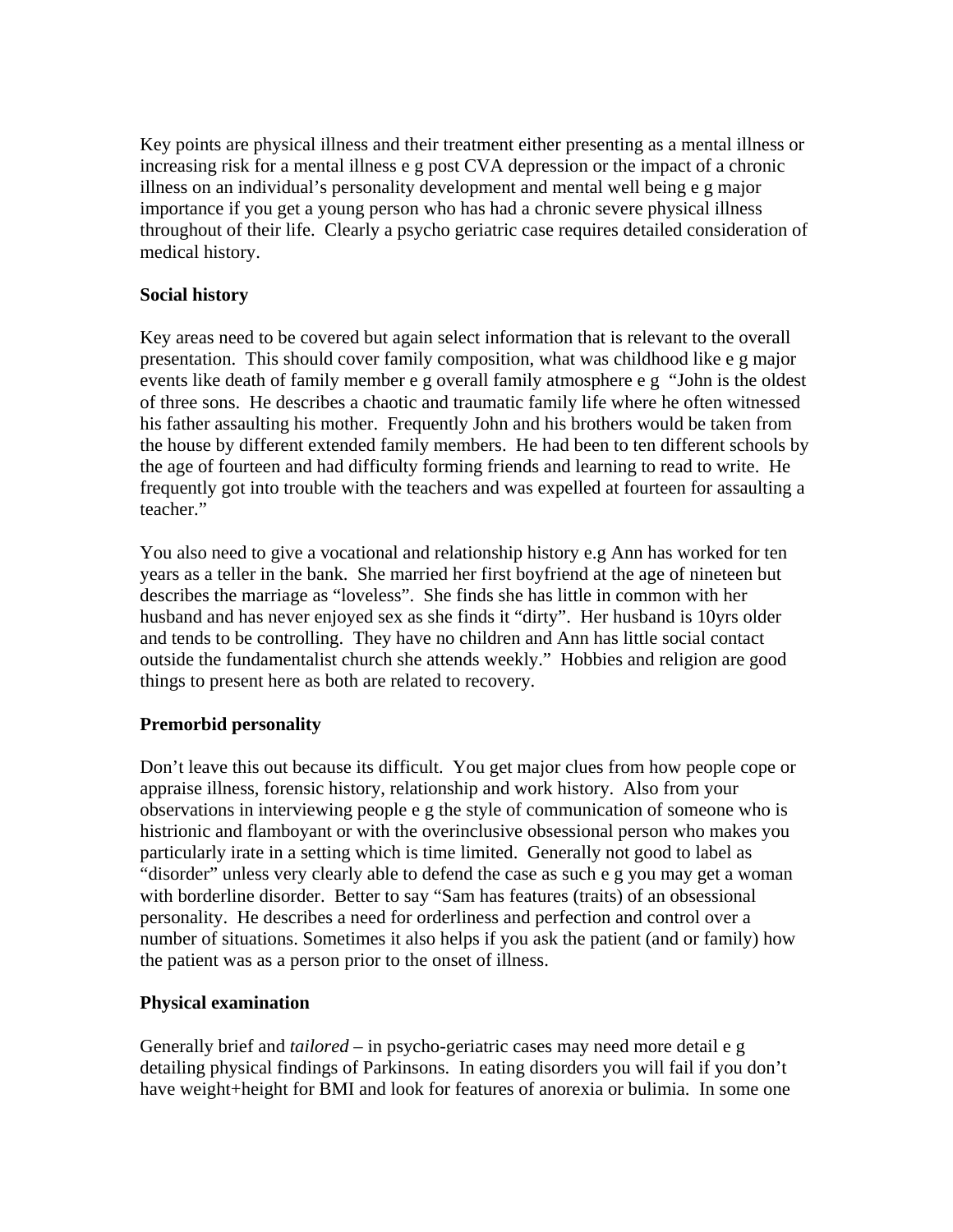with a primary substance abuse diagnosis look for this eg stigmata of alcoholism. In someone on long term anti-psychotics do an AIMS in someone on lithum look for tremor/hypothyroidism.

"On physical examination Jane had a BMI of 16 her skin was dry and showed lanugo. Her teeth were chipped with dark staining. On cardiovascular examination she was bradycardic with a pulse of 48/minute regular. Her BP was 110/60 and her heart sounds were dual with no murmurs. Her temperature was 36.5C. No further abnormalities were detected on a brief examination."

## **Mental state examination**

This is the art and science of psychiatry. It must be organised, detailed and consistent with what has been presented. Use the phenomenological terms and be sure you can justify and define them. Do not leave out a section you cannot say "cognition was not assessed" unless you have an exceptionally good reason such as the patient walked out of the room.

**A** Appearance, behaviour, eye contact and rapport

Paint a picture of the person in front of you – its good psychiatry and it makes it interesting to listen to eg "Paul was dressed in unevenly buttoned hospital pyjamas with a ripped denim jacket on top. During the interview he remained curled into the corner of the couch and avoided eye contact. Rapport was difficult to establish as he seemed frightened both of being in hospital and the experiences he was going through." Comment on the quality of the rapport don't just say good or bad elaborate on it. Describing why rapport was bad doesn't mean that you are necessarily a bad Dr rather that you are a reflective Dr with a conception about dynamics. DO NOT BLAME THE PATIENT OR MAKE DEROGATORY REMARKS ABOUT THEIR APPEARANCE.

# **Orientation/Cognition**

Present a MMSE with frontal lobe extensions. If there are no abnormalities this can be done quickly eg " No abnormalities were detected on a Folstein Mini Mental State Examination or on tests of frontal lobe function." If there are any cognitive abnormalities this is always relevant and you have to say what tests were abnormal.

"Mrs Jones scored 27/30 on a Folstein Mini State Examination. She made two errors on testing of attention and concentration and scored two out of three on short term memory testing at five minutes. On frontal lobe testing she displayed several deficits. She perseverated on copying alternative patterns of w's and m's. She perseverated on alternative tapping testing and had a reduced verbal fluency only naming 8 words beginning with'a' in one minute with two repetitions.

Her new word learning was impaired only recalling two out of four word pairs after two attempts and her ability to describe similarities between an orange and a banana was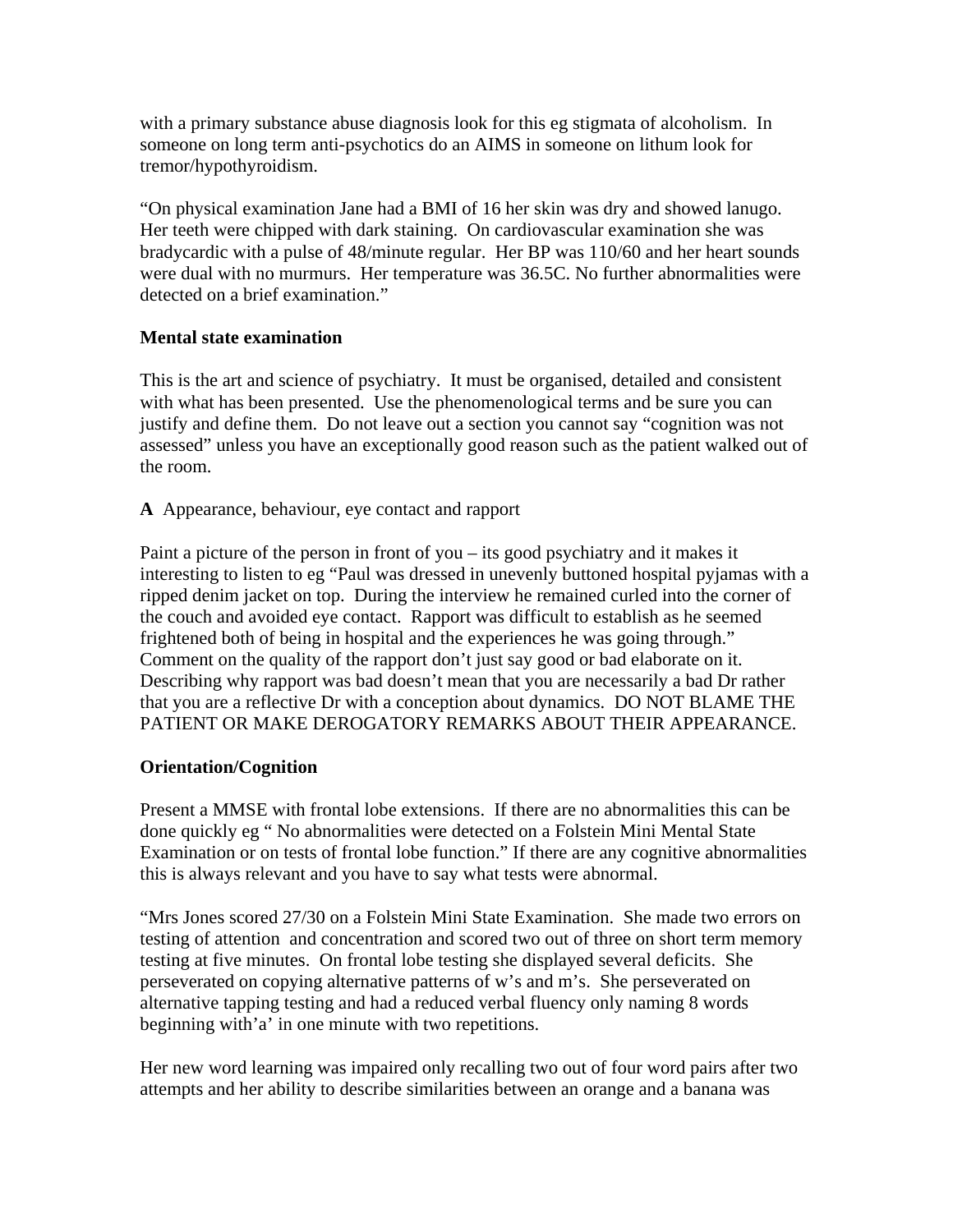impaired after saying they were both fruit she was unable to generate further ideas. On proverb interpretation she was concrete to both simple and easy proverbs. When asked a meaning of "two many cooks spoil the broth" she told me she had a small kitchen where not many people would fit in."

**A** Speech -

Comment on rate, rhythm, volume and intonation

**B** Thought form –

Is the thought form logical, irrational, loose?

Giving examples helps

**C** Thought content –

Comment on delusions, ruminations, obsessions or overvalued ideas if they are present. Describe what is the person actually saying to you, what is important e.g "Tom spoke in a self deprecatory manner outlining his many failures although this was neither delusional or ruminatory in nature."

Be very clear on accurate terminology regarding delusions – especially highlight threat/control/passivity as very relevant for dangerousness.

I put **SUICIDE/HOMICIDE** here as well as judgement.

**D** Perception-

Illusions, hallucinations, also know rarer ones and comment if present . Always discuss command hallucinations in detail.

**E** Mood –

eg Apathetic, euthymic, dysphoric, despondent, depressed elevated, angry fearful etc

You can also ask mood directly – and quoting the patient's response "Mark says he is feeling grumpy."

## **F** Affect

Be clear that this is a different concept to mood – discuss range, reactivity, mobility, intensity and congruence.

**G** Insight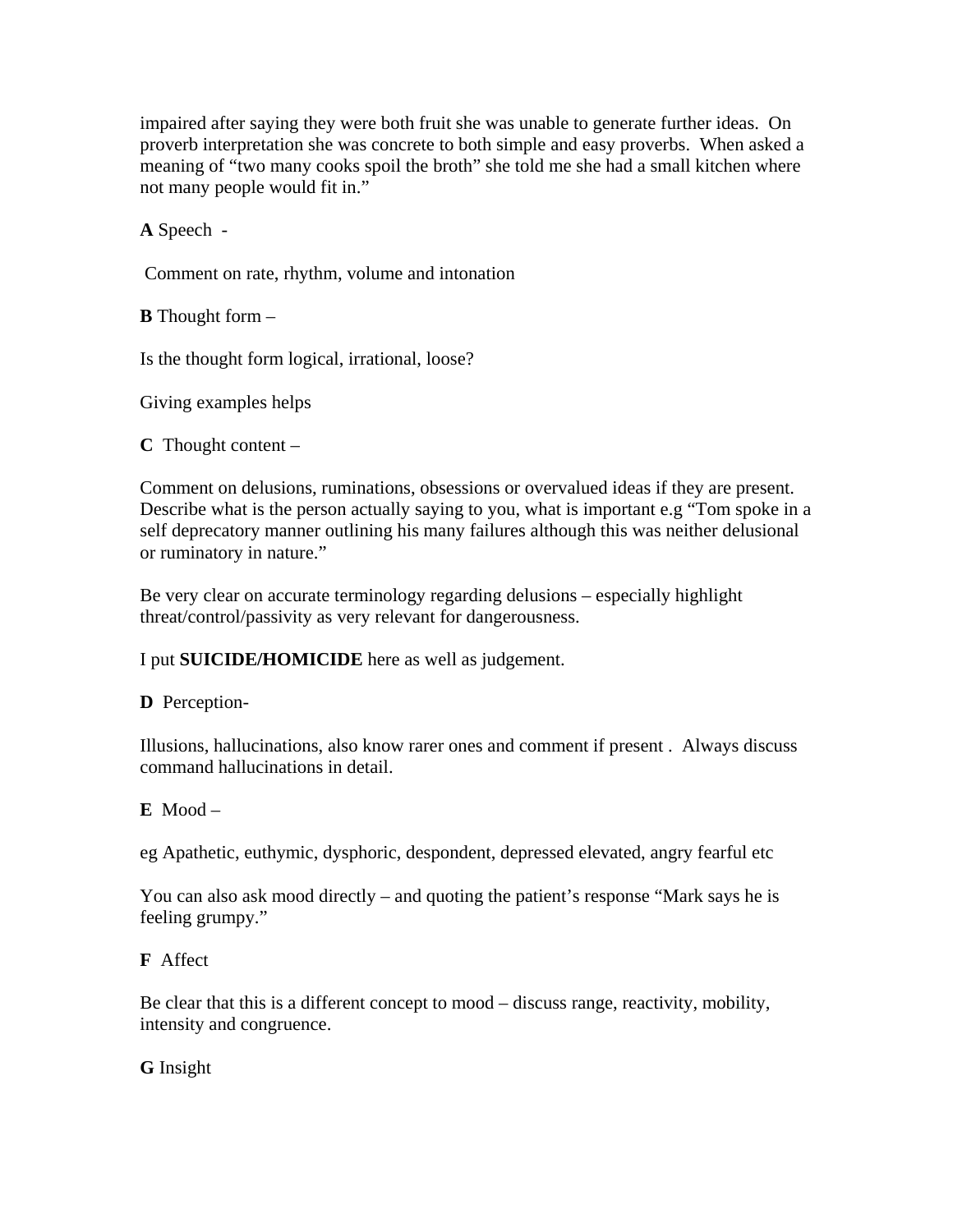This has several parts

1. Does the person think that something different is going on ie they see the symptoms as different to usual self?

- 2. Do they see symptoms as illness?
- 3. Do they see symptoms as part of mental illness?
- 4. What is their attitude to help seeking/treatment?
- 5. Do they see impact of illness?
- 6. In people with personality disorders concept of psychological insight important.

Always relate insight to the appropriate other part of the MSE ie is it the persons's mood, psychosis or cognition for example that makes insight less than full. It is inadequate to say "insight is impaired" "insight is partial" without adequate exploration of the components insight.

## **H** Judgement-

How does all the mental state you have presented impact on decision making regarding action. Clearly key ones = suicide, risk to others and ability to self care. Again don't make global statements without discussion – not adequate to say " judgement is impaired" without saying why and how.

## **WHAT IS A FORMULATION?**

A formulation is more than a summary. It is your opportunity to define how you understand why this person is presenting in this way at this time. The art of formulating is a skill that psychiatrists continue to develop throughout their careers. As medical students the key aspects to appreciate is that a formulation contains three core parts.

## **1. DSM IV**

A formulation using the 5 Axis system. This should be included in the write up as part of the student's diagnostic formulation.

## **2. a) Descriptive**

A formulation starts with a brief statement about the case. This should link to your introductory statement.

For example "Mr Jones has had multiple admissions for treatment refractory schizophrenia and has significant disability and a range of rehabilitation needs"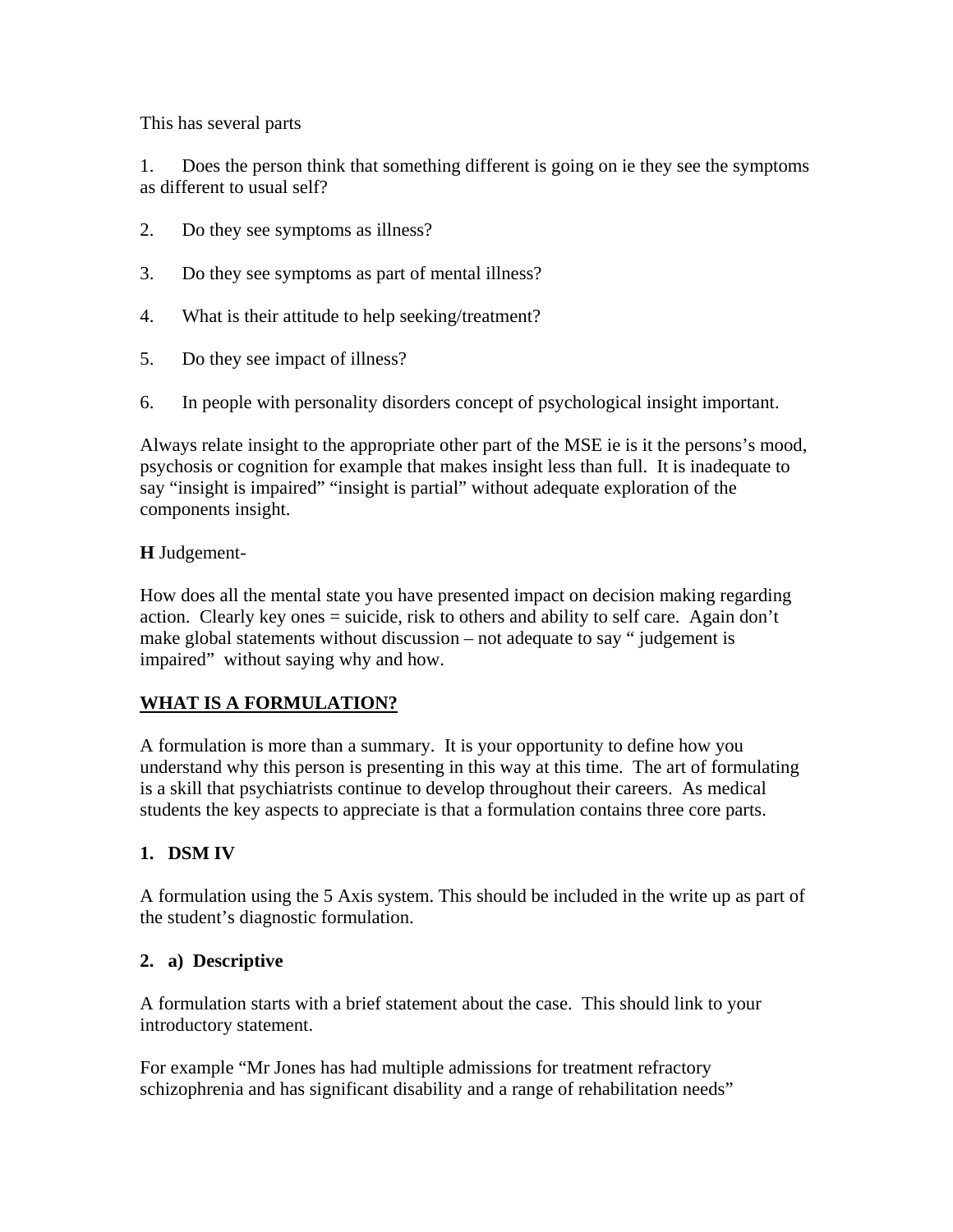## **b) Explanatory**

The models of understanding discussed in the explanatory aspect of the formulation can vary according to the individual's presentation and the field of interest of the psychiatrist. In general a biopsychosocial framework is the most appropriate one for a medical student to use. How does the biology of the individual relate to their psychological and social world? Even in a "very biological" condition such as Alzheimer's Dementia the persons psychological coping style and family structure and support create a unique aspect to understanding the situation.

The developmental stage of the individual is a key aspect of the explanatory component of a formulation. For example what is the difference between a person developing schizophrenia at age 14yr compared with age 30yr? Clearly there is a marked difference. The fourteen-year-old will have a significant disruption to the tasks associated with that age – education, peer relationships, becoming aware of their sexuality. The tasks for a thirty-year-old that would be disrupted by the illness would be consistent with developmental areas such as employment and developing or sustaining a family network of their own.

## **c) Prognosis**

This is not a statement merely relating to a statistical likelihood of a cure. A prognostic statement needs to include factors related to the individual, both protective and risk related. It also needs to consider factors that may relate to the ease or difficulty of forming a therapeutic alliance. For example:"Although I have emphasised the need for adequate antidepressant therapy a key issue remains the ability for health services to engage with this man in a culturally appropriate manner as his religious beliefs leave him with fear regarding taking medication"

# **MANAGEMENT PLAN COMPONENTS**

# **1.Safety**

What are the current safety concerns? Priority lies with immediate risk to self from suicidality or diminished self cares and risk to others. Be aware of risk factors e.g age, gender, substance abuse and of course significant past events and personality style. An accurate and thorough mental state examination will identify features which specifically increase risk e.g command hallucinations, delusions of threat/control, an irritable and elevated mood or suicidal ideation. Long term risk relates to ongoing factors either in the individual's mental state or environment.

Psychiatry has moved away from predicting dangerousness to *managing risk.* Strategies for managing risk include engagement with the individual, frequency of contact and education around early warning signs for illness relapse. Increase in nursing and medical supervision, respite admissions and or acute in-patient hospitalisations are options in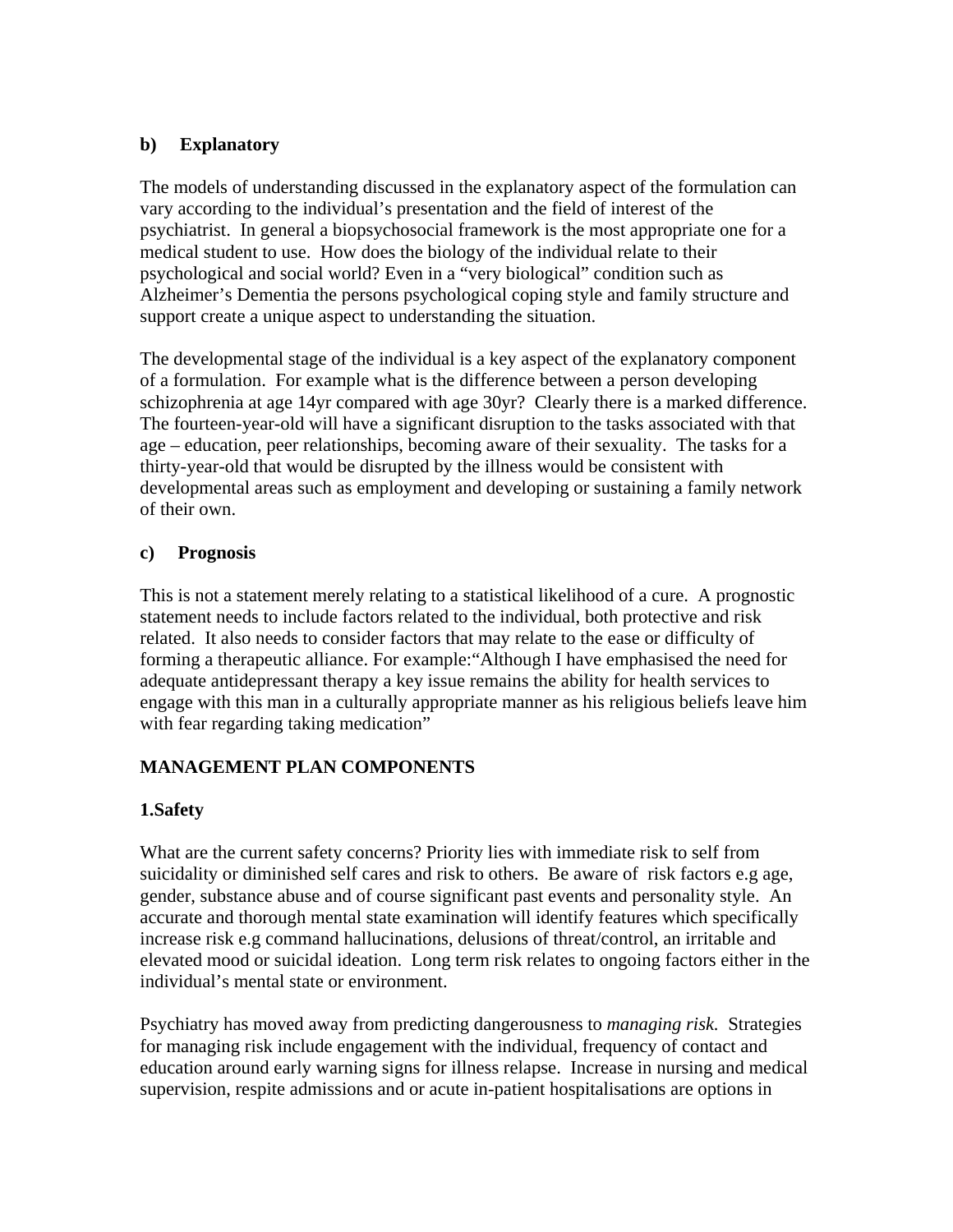managing unwell and unsafe patients. On some occasions the mental health act may be required to ensure appropriate medication use or inpatient care at times of acute crisis. An active plan to address substance abuse issues may be part of managing safety as may attention to environmental stress such as housing stability.

# **2. Clarifying diagnosis and differential diagnosis**

Is it clear what the individual's diagnosis is? It is surprising how many consumers are treated within the system for years with an unclear or inconsistent diagnosis. Too often diagnoses like schizo-affective disorder are used in a loose and meaningless way to justify unfortunate poly-pharmacy. Management addressing differential diagnosis includes reviewing old notes both psychiatric and medical, obtaining a thorough longitudinal history from the individual and meeting with family members for clarification

# **3 Cultural issues**

The individual and family's cultural identification must be established on first contact. This is so the family and individual can have access to culturally appropriate support and the staff can receive advice on how to work with the consumer and appreciate their world view. It is essential to utilise the interpreting service when the consumer requests this or when English is not their first language.

## **4 Biological Management**

## a) Pertinent diagnostic tests and examinations

Consideration of the physical health of the individual is essential. This is because physical conditions may present with an altered mental state e.g. delirium. Another important reason is because of the possible medication interactions with pre-existing medicines taken for a physical condition. It is important to establish baseline blood tests prior to prescribing many medications eg renal function and thyroid function prior to lithium.

In certain populations, a comprehensive physical examination and investigation is particularly important as in potentially life threatening conditions such as anorexia nervosa. It is important to remember that consumers with schizophrenia have poorer general physical health than the general population and often do not access General Practitioners. A physical examination on someone prescribed anti psychotic medication must include an examination for tardive dyskinesia and extrapyramidal side effects.

## b) Medication

The other major component of biological management is medication. What does the evidence tell us about which medications are effective for someone with this condition? Clearly the attitude of the consumer and their family to medication is important. A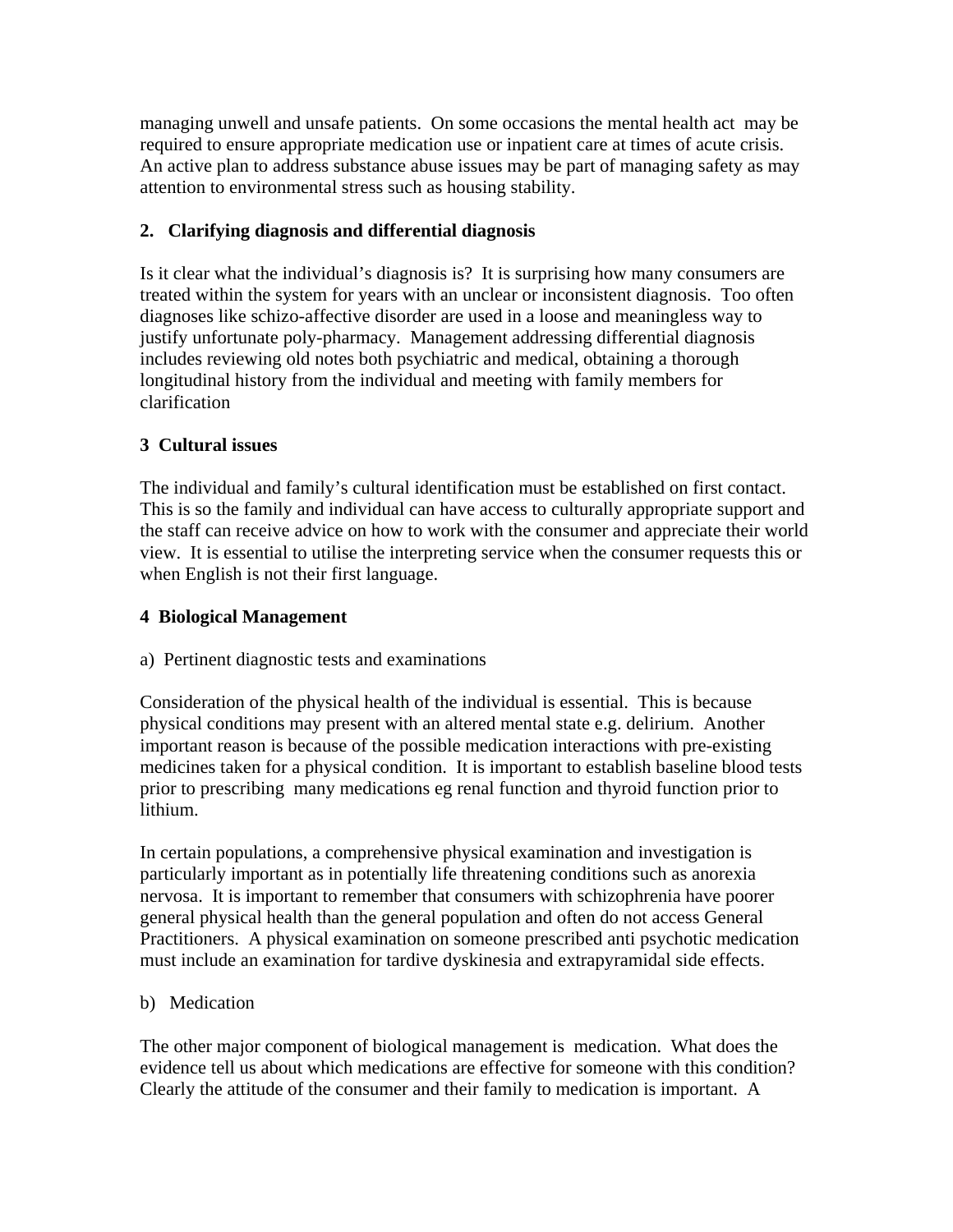discussion of the advantages and disadvantages of medication and possible side effects is obligatory in good management. It is also important to discuss the dosing regime, the expected time for effect, the need for any special monitoring and practical issues such as what to do if a dose is missed. There should also be a statement on how often the person will be reviewed. Written information sheets in the appropriate language are important. Directing patients to websites which detail medication side effects can be helpful (www.medsafe.govt.nz).

# **5 Psychological management**

Psycho-education (discussing what the individual's condition is and potential treatment strategies) and exploring the patients coping style and aggravating stressors are components of general psychological management. Additionally specific psychological therapy may be indicated such as cognitive behavioural therapy for depression or a number of anxiety disorders. Psychological management may include special assessments such as neuropsychological testing. As with all management, psychological strategies should be a planned intervention with specific goals and outcomes to be evaluated.

## **6 Social and Family issues**

A major criticism of mental health services has been the lack of communication with family members. Family members are not only a valuable source of information but are often a major support in the individual's recovery process. Families may experience their own stress from seeing a member unwell and community organisations such as the "Supporting Families" can be invaluable. Family support groups from the CMHC's and inpatient units are also useful resources. Specific interventions involving the family such as Integrated Mental Health Care or Family therapy may be indicated. The individual's family or major social support person should be involved in developing a wellness plan with early warning signs and contact numbers.

Social issues often relate to housing, money, education and employment. There is clear evidence that for people with ongoing mental illness the quality of their housing relates to their ability to maintain wellness in the community. Hopefully as a service we can move past the language of "placement " to working together with the consumer to find a stable home. Assessment of living skills may alert the team to specific needs for the individual for example budgeting or cooking. Management of employment issues may range from providing a letter to employers supporting a gradual return to the workplace to a referral to specialist agencies.

## **7 Rehabilitation Management**

This is of more relevance to consumers with the more severe and enduring mental disorders. Rehabilitation is not concentrating solely on symptoms but rather looks at the impact of the illness on the individual's ability to function within and as part of the community. Establishing goals with the individual and their family and looking at the